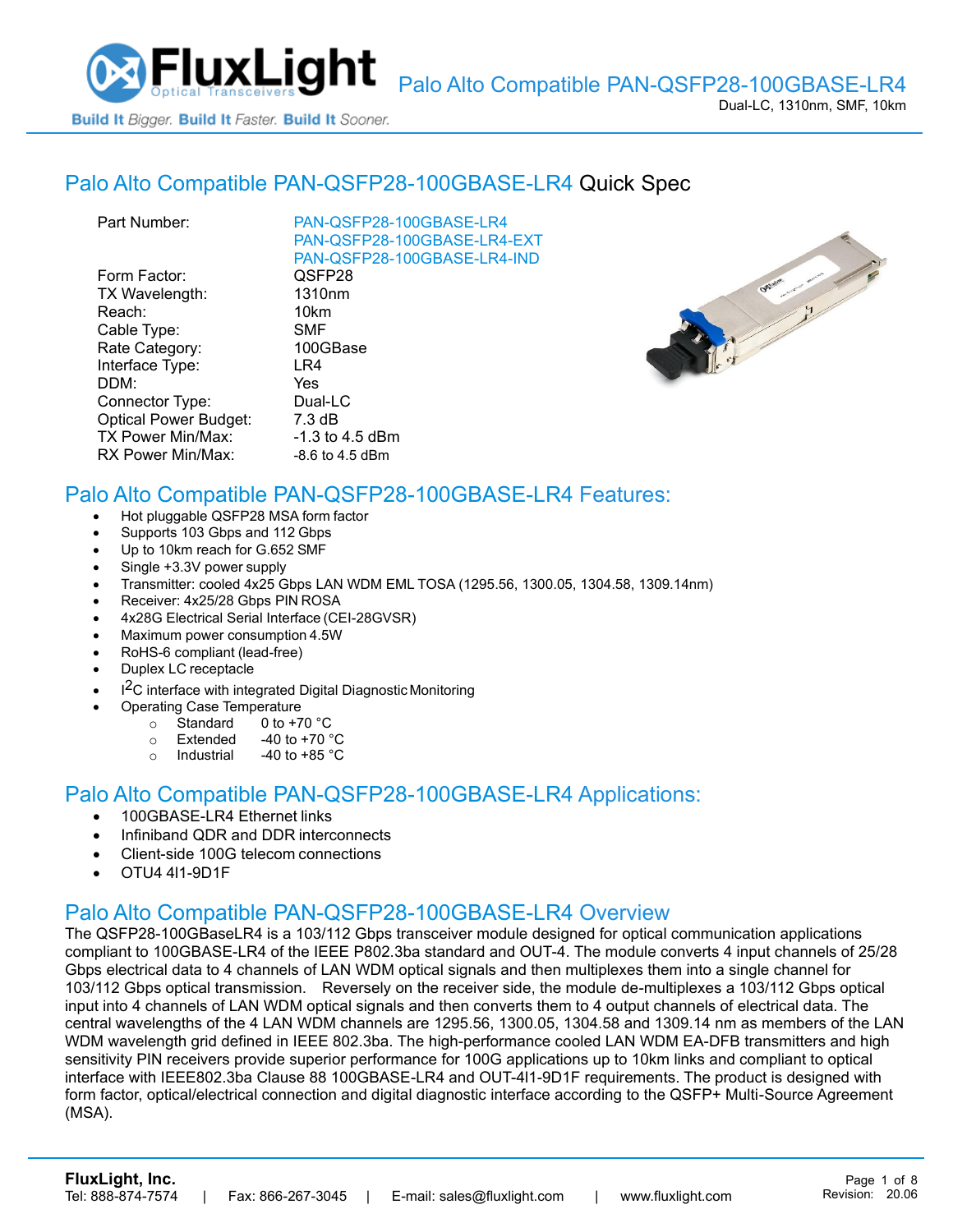

# Absolute Maximum Ratings

| <b>Parameter</b>                         | <b>Symbol</b> | <b>Min</b> | <b>Max</b> | <b>Unit</b> |
|------------------------------------------|---------------|------------|------------|-------------|
| Storage Temperature                      | Ts            | -40        | +85        | °C          |
| Operating Case Temp (Standard)           | TOP           | 0          | 70         | °C          |
| Operating Case Temp (Extended)           | TOP           | $-40$      | 70         | °C          |
| Operating Case Temp (Industrial)         | TOP           | $-40$      | 85         | °C          |
| Power Supply Voltage                     | <b>Vcc</b>    | $-0.5$     | 3.6        | V           |
| Relative Humidity (non-<br>condensation) | RH            | 5          | 85         | %           |

# Recommended Operating Conditions

| <b>Parameter</b>                 | <b>Symbol</b> | <b>Min</b> | <b>Typ</b> | <b>Max</b> | <b>Unit</b> |
|----------------------------------|---------------|------------|------------|------------|-------------|
| Power Supply Voltage             | Vcc           | 3.135      | 3.3        | 3.465      | V           |
| Data Rate, each Lane             |               |            | 25.78125   |            | Gb/s        |
| Control Input Voltage High)      |               | 2          |            | <b>Vcc</b> | V           |
| <b>Control Input Voltage Low</b> |               | 0          |            | 0.8        | V           |
| Link Distance with G.652         | D             |            |            | 10         | km          |

### Recommended Power Supply Filter

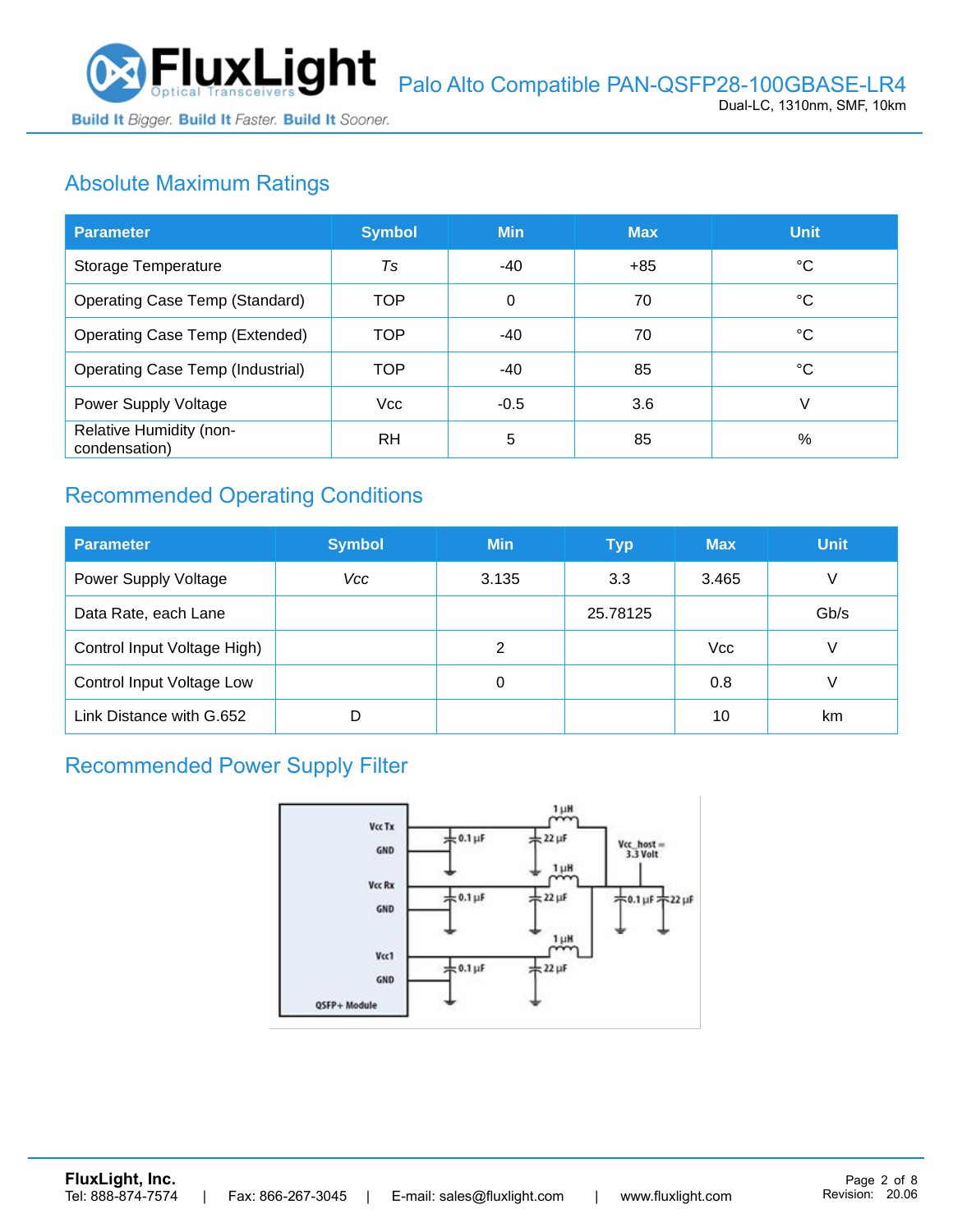

# Electrical Characteristics

| Parameter                | Symbol | Min | <b>Typ</b> | Max  | Unit |
|--------------------------|--------|-----|------------|------|------|
| <b>Power Consumption</b> |        | ۰   |            | 4.5  | W    |
| <b>Supply Current</b>    | ICC    |     |            | 1.21 |      |

#### Electrical Characteristics-Transmitter (each lane)

| Parameter                           | Symbol | Min | $\mathsf{Typ}$ | Max  | Unit |
|-------------------------------------|--------|-----|----------------|------|------|
| Differential Input Voltage<br>Swing | Vin.pp | 150 |                | 1200 | mVpp |
| Differential Input<br>Impedance     | Zin    | 85  | 100            | 115  | Ω    |

#### Electrical Characteristics-Receiver

| Parameter                               | Symbol  | Min | Typ | Max  | Unit |
|-----------------------------------------|---------|-----|-----|------|------|
| Differential Output Voltage<br>Swing    | Vout.pp | 200 |     | 1100 | mVpp |
| <b>Differential Output</b><br>Impedance | Zout    | 85  | 100 | 115  | ohm  |

### Optical Characteristics

| Parameter       | Symbol | Min     | <b>Typ</b> | <b>Max</b> | Unit |
|-----------------|--------|---------|------------|------------|------|
| Lane Wavelength | LO     | 1294.53 | 1295.56    | 1296.59    |      |
|                 | L1     | 1299.02 | 1300.05    | 1301.09    |      |
|                 | L2     | 1303.54 | 1304.58    | 1305.63    | nm   |
|                 | LЗ     | 1308.09 | 1309.1     | 1310.19    |      |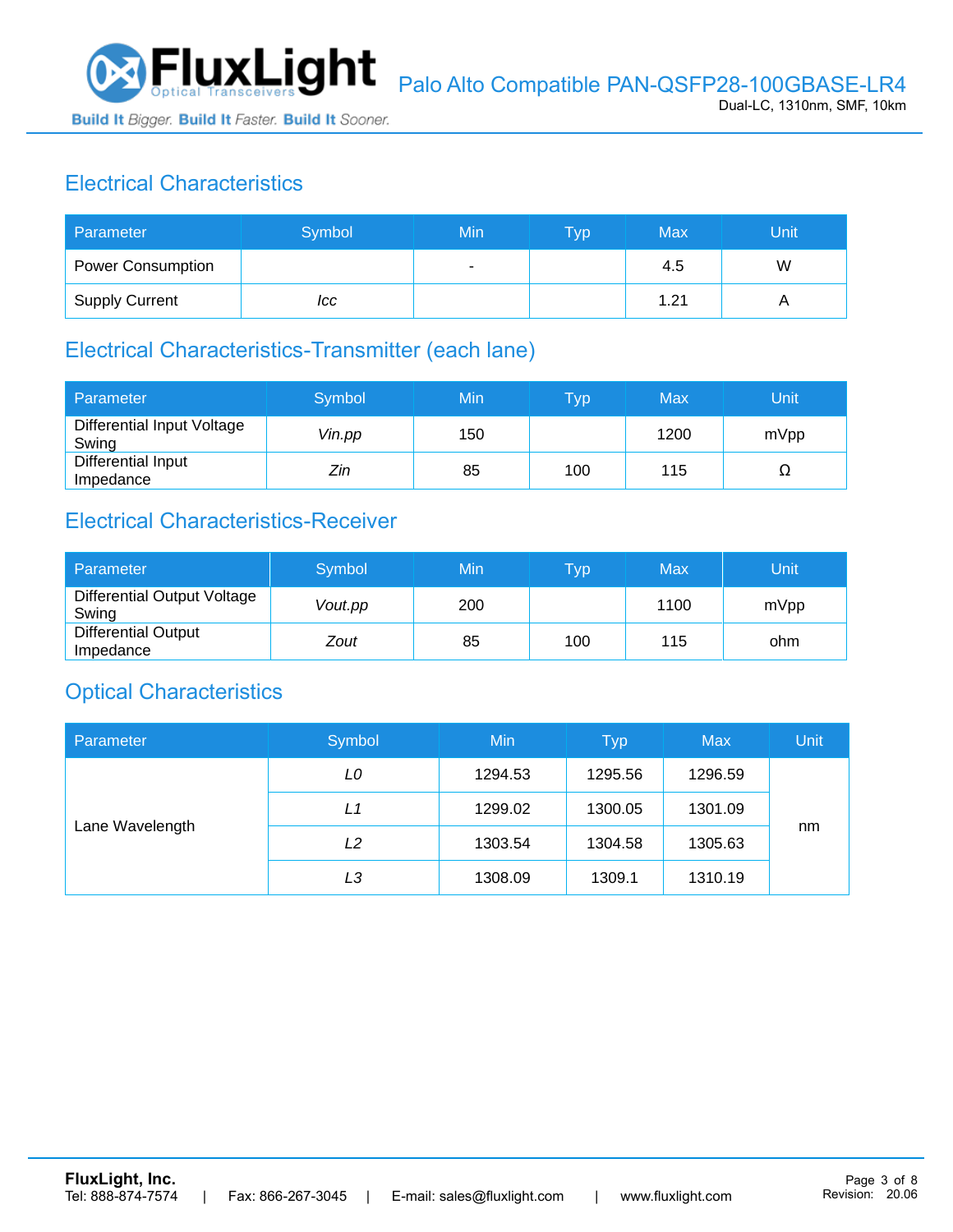

# Optical Characteristics-Transmitter (100GBase-LR4 operation)

| Parameter                                          | Symbol      | <b>Min</b>                           | <b>Typ</b> | <b>Max</b> | Unit | <b>Notes</b> |
|----------------------------------------------------|-------------|--------------------------------------|------------|------------|------|--------------|
| Signaling Speed per Lane                           | BR.         |                                      | 25.78      |            | Gbps |              |
| Side-mode Suppression Ratio                        | <b>SMSR</b> | 30                                   |            |            | dB   |              |
| <b>Total Average Launch Power</b>                  | PТ          |                                      |            | 10.5       | dBm  |              |
| Average Launch Power (each<br>Lane)                | PAVG        | $-4.3$                               |            | 4.5        | dBm  |              |
| <b>Optical Modulation Amplitude</b><br>(each Lane) | <b>POMA</b> | $-1.3$                               |            | 4.5        | dBm  |              |
| <b>Extinction Ratio</b>                            | ER          | 4                                    |            |            | dВ   |              |
| <b>Optical Return Loss Tolerance</b>               | TOL         |                                      |            | 20         | dB   |              |
| Eye Mask {X1, X2, X3, Y1, Y2,<br>Y3                |             | IEEE 802.3 Clause 88<br>100GBase-LR4 |            |            |      |              |
| Average Launch Power OFF<br>(each Lane)            | Poff        |                                      |            | $-30$      | dBm  |              |

#### Optical Characteristics-Receiver (100GBase-LR4 operation)

| Parameter                                | Symbol      | <b>Min</b> | <b>Typ</b> | <b>Max</b> | Unit | <b>Notes</b> |
|------------------------------------------|-------------|------------|------------|------------|------|--------------|
| Signaling Speed per Lane                 | <b>BR</b>   |            | 25.78      |            | Gbps |              |
| <b>Total Average Receive Power</b>       |             |            |            | 10.5       | dBm  |              |
| Average Power at Receiver,<br>each Lane  |             | $-10.6$    |            | 4.5        | dBm  |              |
| Receive Power (OMA) (each<br>Lane)       |             |            |            | 4.5        | dBm  |              |
| Receiver Sensitivity (OMA),<br>each Lane | <b>SEN</b>  |            |            | $-8.6$     | dBm  |              |
| <b>LOS Assert</b>                        | <b>LOSA</b> |            | $-26$      |            | dBm  |              |
| <b>LOS Deassert</b>                      | <b>LOSD</b> |            | $-11.6$    |            | dBm  |              |
| <b>LOS Hysteresis</b>                    | LOSH        | 0.5        |            |            | dB   |              |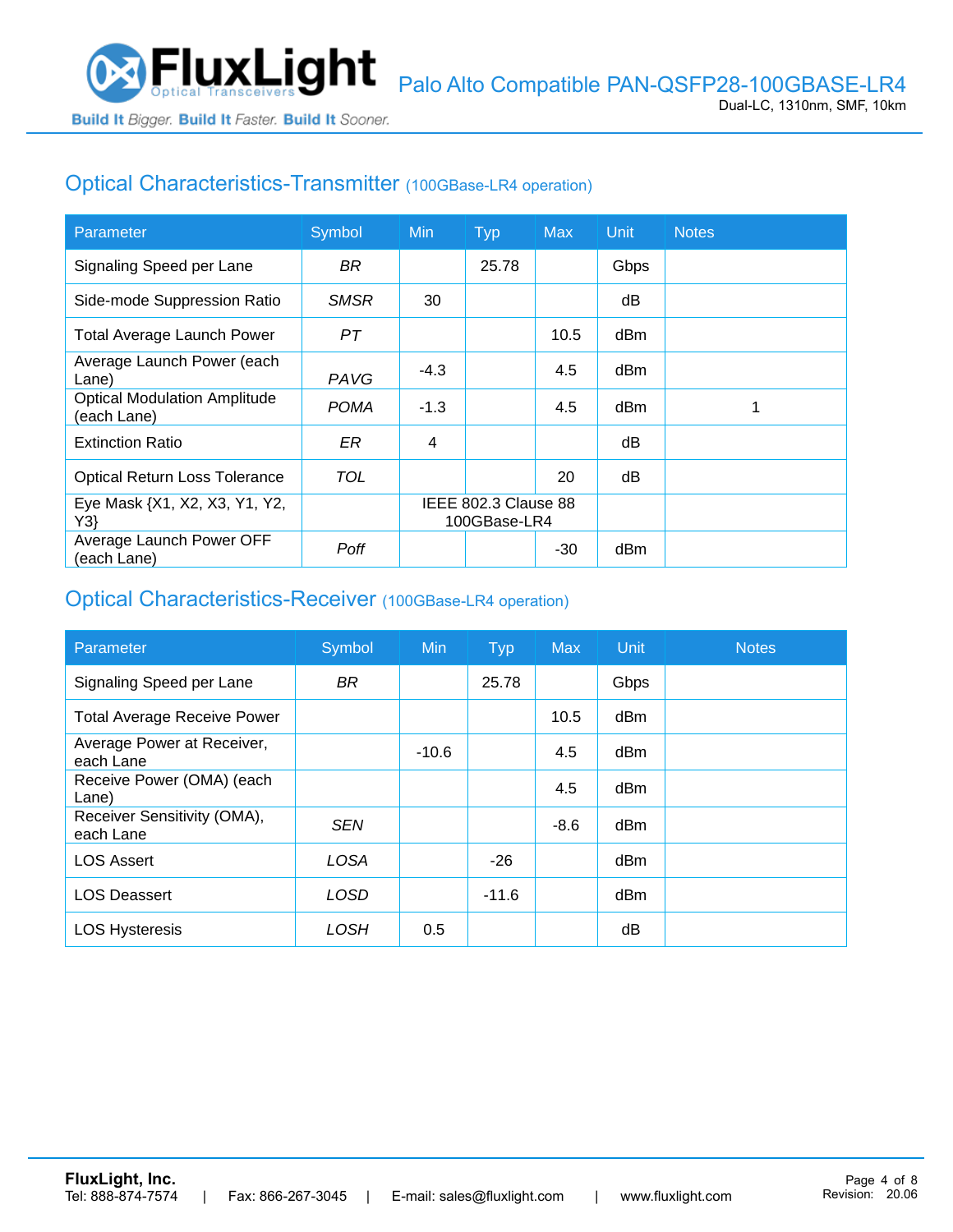

# Optical Characteristics-Transmitter (OTU-4 operation)

| <b>Parameter</b>                                    | <b>Symbol</b> | <b>Min</b>        | <b>Typ</b> | <b>Max</b> | <b>Unit</b> | <b>Notes</b> |
|-----------------------------------------------------|---------------|-------------------|------------|------------|-------------|--------------|
| Signaling Speed per Lane                            | BR.           |                   | 27.95      |            | Gbps        |              |
| Side-mode Suppression Ratio                         | <b>SMSR</b>   | 30                |            |            | dB          |              |
| <b>Total Average Launch Power</b>                   | PT            |                   |            | 10.5       | dBm         |              |
| Average Launch Power (each Lane)                    | PAVG          | $-2.5$            |            | 2.9        | dBm         |              |
| Difference in Launch Power between<br>any two Lanes |               |                   |            |            |             |              |
| (OMA)                                               | Ptx, diff     |                   |            | 5          | dB          |              |
| <b>Extinction Ratio</b>                             | ER            | $\overline{7}$    |            |            | dB          |              |
| <b>Optical Return Loss Tolerance</b>                | <b>TOL</b>    |                   |            | 20         | dB          |              |
| <b>Transmitter Reflectance</b>                      | RT.           |                   |            | $-12$      | dB          |              |
| Eye Mask {X1, X2, X3, Y1, Y2, Y3}                   |               | G.959.1 Compliant |            |            |             | 2            |
| Average Launch Power OFF (each<br>Lane)             | Poff          |                   |            | $-30$      | dBm         |              |

Note: Transmitter optical characteristics are measured with a single mode fiber.

### Optical Characteristics-Receiver (OTU4 operation)

| <b>Parameter</b>                                     | <b>Symbol</b> | <b>Min</b> | <b>Typ</b> | <b>Max</b> | <b>Unit</b> | <b>Notes</b> |
|------------------------------------------------------|---------------|------------|------------|------------|-------------|--------------|
| Signaling Speed per Lane                             | BR            |            | 27.95      |            | Gbps        |              |
| Damage Threshold (each Lane)                         | THd           | 4.5        |            |            | dBm         | 3            |
| <b>Total Average Receive Power</b>                   |               |            |            | 10.5       | dBm         |              |
| Average Power at Receiver, each<br>Lane              |               | $-8.6$     |            | 2.9        | dBm         |              |
| Stressed Receiver Sensitivity, each<br>Lane          |               |            |            | $-8.6$     | dBm         | 4            |
| Difference in Receive Power between<br>any two Lanes | Prx, diff     |            |            | 5.5        | dB          |              |
| <b>LOS Assert</b>                                    | LOSA          |            | $-25$      |            | dBm         |              |
| <b>LOS Deassert</b>                                  | LOSD          |            | $-11.6$    |            | dBm         |              |
| <b>LOS Hysteresis</b>                                | <b>LOSH</b>   | 0.5        |            |            | dB          |              |
| <b>Optical Return Loss</b>                           | ORL           |            |            | $-26$      | dB          |              |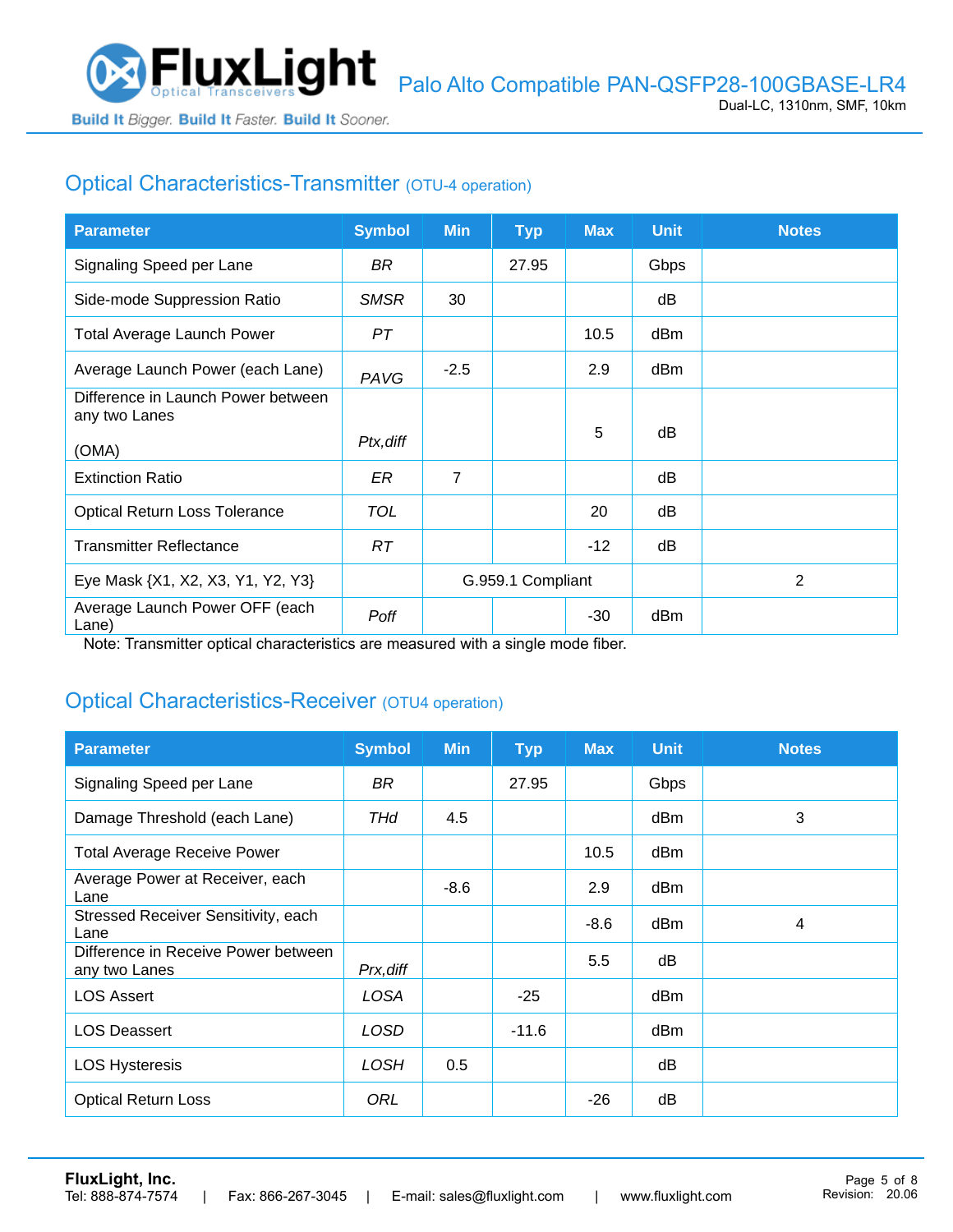

# Digital Diagnostic Functions

The following digital diagnostic characteristics are defined over the normal operating conditions unless otherwise specified.

| Parameter                                  | Symbol          | Min    | Typ | <b>Max</b> | Unit   | <b>Notes</b>                        |
|--------------------------------------------|-----------------|--------|-----|------------|--------|-------------------------------------|
| Temperature monitor absolute<br>error      | <b>DMITEMP</b>  | -3     |     | 3          | deg. C | Over operating<br>temperature range |
| Supply voltage monitor absolute<br>error   | <b>DMIVCC</b>   | $-0.1$ |     | 0.1        |        | Over Full operating<br>range        |
| Channel RX power monitor<br>absolute error | <b>DMIRX CH</b> | $-2$   |     | 2          | dB     |                                     |
| Channel Bias current monitor               | DMIIbias CH     | $-10%$ |     | 10%        | mA     |                                     |
| Channel TX power monitor<br>absolute error | DMITX CH        | $-2$   |     | 2          | dB     |                                     |

#### PIN Assignment and Function Definitions

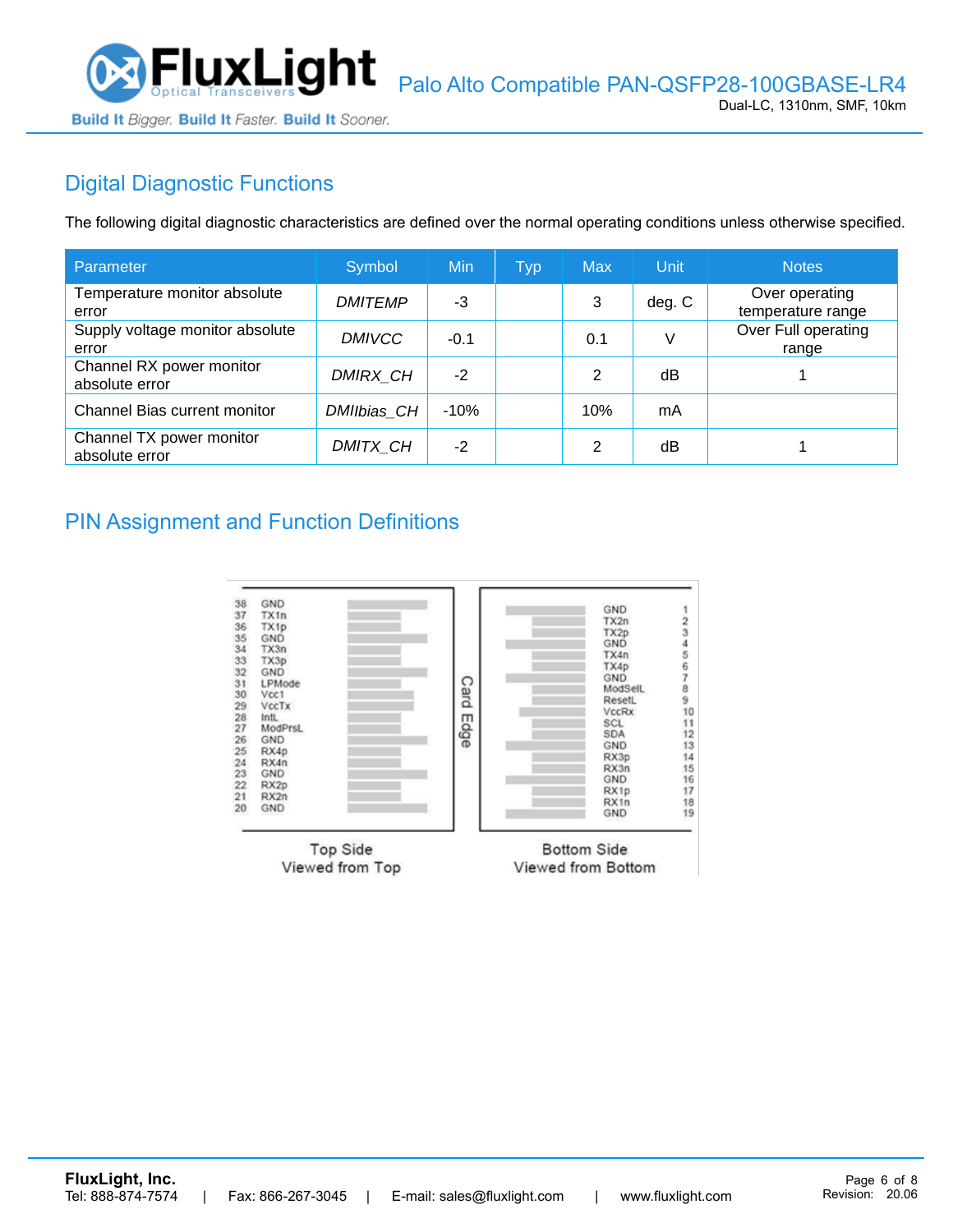

#### PIN Definition

| <b>PIN</b>     | <b>Signal Name</b> | <b>Description</b>                          |
|----------------|--------------------|---------------------------------------------|
| $\mathbf{1}$   | <b>GND</b>         | Ground (1)                                  |
| 2              | Tx2n               | CML-I Transmitter 2 Inverted Data Input     |
| 3              | Tx2p               | CML-I Transmitter 2 Non-Inverted Data Input |
| 4              | <b>GND</b>         | Ground (1)                                  |
| 5              | Tx4n               | CML-I Transmitter 4 Inverted Data Input     |
| 6              | Tx4p               | CML-I Transmitter 4 Non-Inverted Data Input |
| $\overline{7}$ | <b>GND</b>         | Ground (1)                                  |
| 8              | ModSelL            | <b>LVTLL-I Module Select</b>                |
| 9              | ResetL             | <b>LVTLL-I Module Reset</b>                 |
| 10             | <b>VCCRx</b>       | +3.3V Power Supply Receiver (2)             |
| 11             | <b>SCL</b>         | LVCMOS-I/O 2-Wire Serial Interface Clock    |
| 12             | <b>SDA</b>         | LVCMOS-I/O 2-Wire Serial Interface Data     |
| 13             | <b>GND</b>         | Ground (1)                                  |
| 14             | Rx3p               | CML-O Receiver 3 Non-Inverted Data Output   |
| 15             | Rx3n               | CML-O Receiver 3 Inverted Data Output       |
| 16             | <b>GND</b>         | Ground (1)                                  |
| 17             | Rx1p               | CML-O Receiver 1 Non-Inverted Data Output   |
| 18             | Rx1n               | CML-O Receiver 1 Inverted Data Output       |
| 19             | <b>GND</b>         | Ground (1)                                  |
| 20             | <b>GND</b>         | Ground (1)                                  |
| 21             | Rx2n               | CML-O Receiver 2 Inverted Data Output       |
| 22             | Rx <sub>2p</sub>   | CML-O Receiver 2 Non-Inverted Data Output   |
| 23             | GND                | Ground (1)                                  |
| 24             | Rx4n               | CML-O Receiver 4 Inverted Data Output       |
| 25             | Rx4p               | CML-O Receiver 4 Non-Inverted Data Output   |
| 26             | <b>GND</b>         | Ground (1)                                  |
| 27             | ModPrsL            | Module Present                              |
| 28             | IntL               | Interrupt                                   |
| 29             | <b>VCCTx</b>       | +3.3V Power Supply Transmitter (2)          |
| 30             | VCC1               | +3.3V Power Supply                          |
| 31             | LPMode             | <b>LVTLL-I Low Power Mode</b>               |
| 32             | <b>GND</b>         | Ground (1)                                  |
| 33             | Tx3p               | CML-I Transmitter 3 Non-Inverted Data Input |
| 34             | Tx3n               | CML-I Transmitter 3 Inverted Data Input     |
| 35             | <b>GND</b>         | Ground (1)                                  |
| 36             | Tx1p               | CML-I Transmitter 1 Non-Inverted Data Input |
| 37             | Tx1n               | CML-I Transmitter 1 Inverted Data Input     |
| 38             | <b>GND</b>         | Ground (1)                                  |

Notes:

1. All Ground (GND) are common within the QSFP+ module and all module voltages are referenced to this potential unless noted otherwise. Connect these directly to the host board signal common ground plane.

2. VccRx, Vcc1 and VccTx are the receiving and transmission power suppliers and shall be applied concurrently. The connector pins are each rated for a maximum current of 500mA.